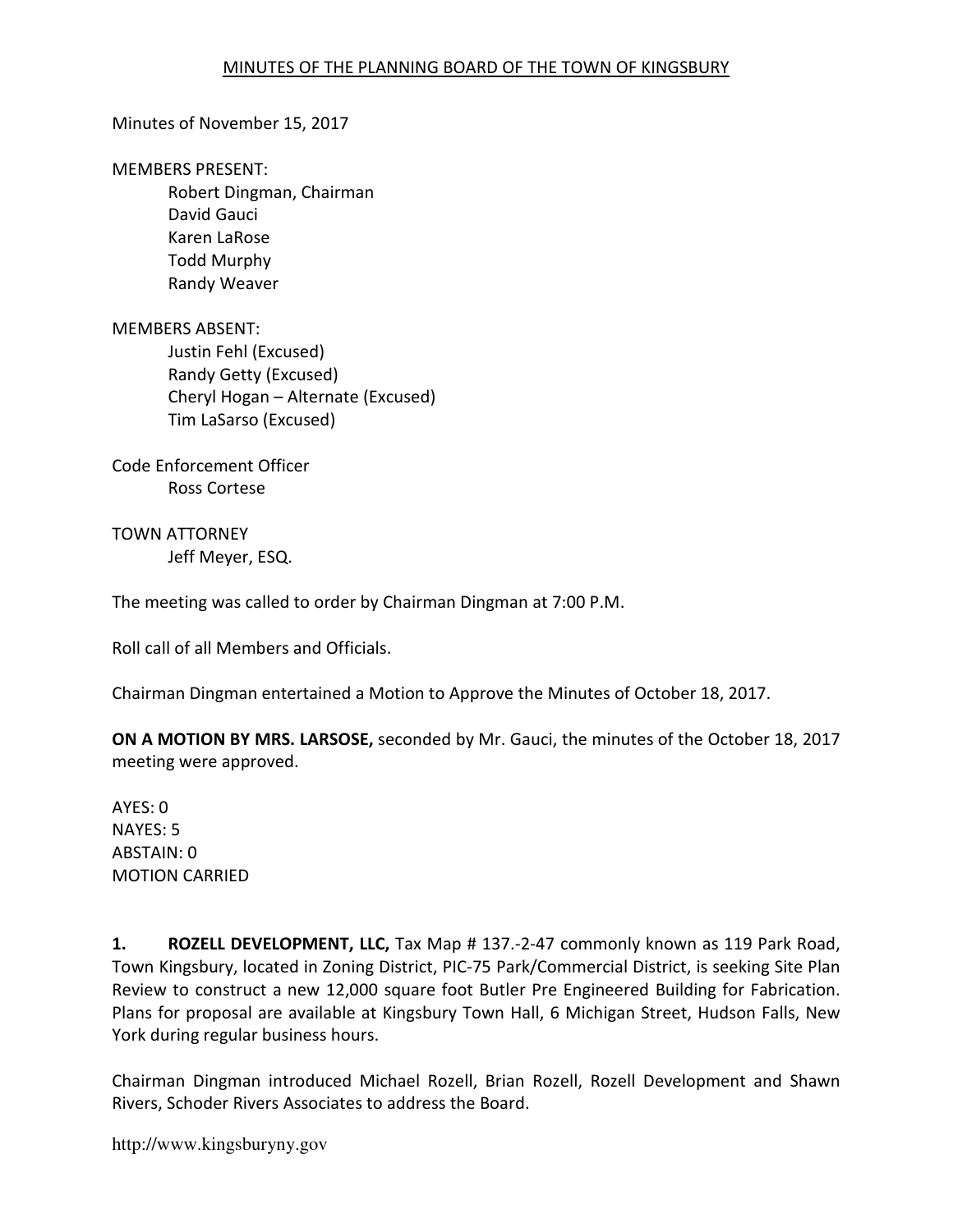Planning Board Meeting November 15, 2017 Page 2 of 5

Chairman Dingman opened the Public Hearing.

Mr. Michael Rozell stated they are proposing a 12,000 square foot building at 119 Park Road. They are very busy at this time with the fabrication part of their business. They will be moving the fabrication being done in their building located on Queensbury Avenue to the new building. The new building will mostly open space with a small office and restrooms. This building will be similar to all of their other buildings in color.

Mr. Rozell stated Tom Jarrett, Jarrett Engineers, PLLC and engineer for the Warren Washington IDA added more planting and a formal outlet structure instead of two ponds. Mr. Rozell stated he has talked with the Kingsbury Highway Department and they are asking them road not to cut the road. Mr. Rozell said they will bore for the sewer.

Jim Chase, Kingsbury Water Superintendent, told Mr. Rozell they would not have to bore for the sewer being the sewer is on their side of the road. Mr. Chase put a green mark so that the Rozell's would know where it was located.

The Rozell's may start some clearing of the property on Thursday, November 16, 2017 and layout the building. Hopefully they will be able to see the sewer hookup.

The IDA would also like to see more paving. Mr. Rozell stated they will be adding paving.

Mr. Cortese stated the Washington County Planning Department said this project was a matter of Local Concern.

Discussion ensued among the Board with questions address by the Applicant's Representation and the Applicant.

There being no comment from the public, Chairman Dingman closed the Public Hearing.

ON A MOTION BY RANDY WEAVER, and seconded by Mrs. LaRose the Kingsbury Planning Board declares lead agency status and having reviewed the short form SEQRA submission and having taken a hard look at the potential environmental impacts finds that there are no potential negative environmental impacts anticipated from this project and the Board issued a negative declaration on the project.

The Board then reviewed the proposed Resolution.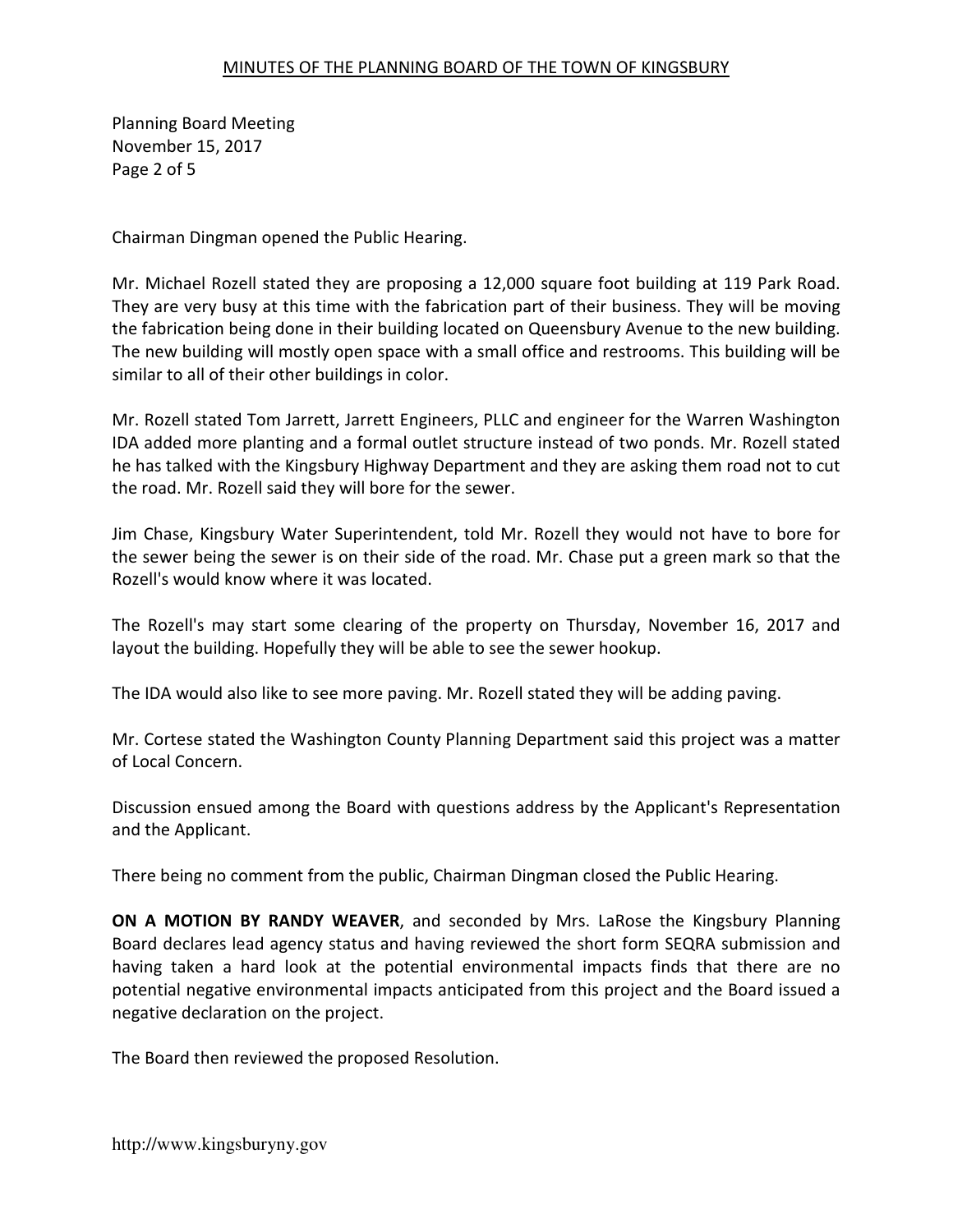Planning Board Meeting November 15, 2017 Page 3 of 5

#### Resolution No. 1 of November 15, 2017

SITE PLAN REVIEW – Rozell Development, LLC, owner of Tax Map #: 137.-2-37 commonly known as 119 Park Road in the Warren-Washington County Industrial Park, Town of Kingsbury, located in the PIC-75 Zoning District, is seeking Site Plan approval for the construction of a 12,000+ square foot Butler Pre-Engineered Building for fabrication and storage. This action is pursuant to Section 280-23 (D) of the Code of the Town of Kingsbury

ON A MOTION BY Mr. Gauci, seconded by Mrs. LaRose, based on all of the evidence and materials submitted by the Applicant and the representations made at the meeting, the Application is hereby approved subject to the following conditions:

- 1. No outside storage of materials or equipment will be permitted on the premises.
- 2. The building shall be an earth tone color with downcast lighting.
- 3. This approval is contingent upon the receipt of the final approval from the Warren / Washington Counties Industrial Development Agency.
- 4. All information and representations contained in the materials submitted by the applicant and discussed at the meeting are incorporated herein as conditions.

AYES: 5 NAYS: 0 ABSENT: 3

2. AVIATOR WAY SOLAR, LLC, contract vendee of Tax Map # 127.-1-27 and 127.-1-26.3 commonly known as 40 Aviator Way, Queensbury, NY, located in Zoning District, Residential Agricultural RA-1A District is seeking Site Plan approval to develop a 2 MW Solar Energy Facility at this location. Plans for proposal are available at Kingsbury Town Hall, 6 Michigan Street, Hudson Falls, New York during regular business hours.

Chairman Dingman opened the Public Hearing.

Chairman Dingman introduced Bryan Stumpf, Cypress Creek Renewables, Zoning & Outreach Manager and Thomas Puchner, Phillips Lytle Attorneys at Law to address the Board.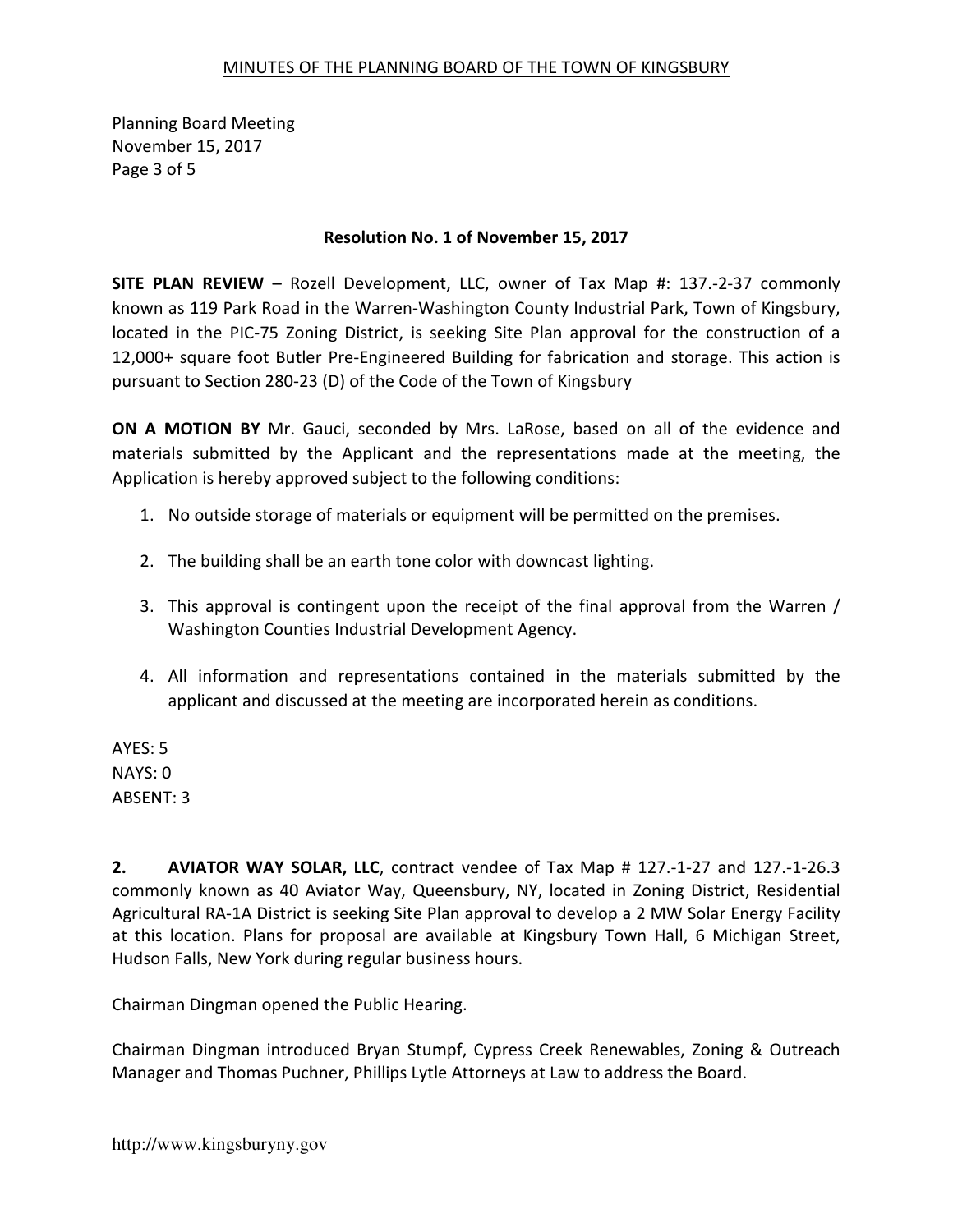Planning Board Meeting November 15, 2017 Page 4 of 5

Mr. Stumpf stated tonight he will be giving a progress report on this project.

Mr. Stumpf stated Cypress Creek is still working on the some of the civil work. They were hoping for the work to be done for tonight's meeting. He is hoping to have this done and delivered to the Board before the next meeting.

Mr. Stumpf believed the Board received the progress letter before the meeting tonight for the Board to review.

Chairman Dingman stated the Board had received this letter at the beginning of tonight's meeting.

Mr. Stumpf stated the Tax Parcel Recombination Process that was submitted to the Planning Board and the Town Assessor, which has been completed.

Cypress Creek Renewables has submitted the wetlands permitting with NYSDEC and the Army Corps of Engineers and are waiting for a response. They are hoping for a conditional approval while waiting for the DEC approval.

The site plan is being updated based on a new survey. The survey was done on November 3, 2017, showing the property lines.

At the October meeting Mr. Gimbel submitted a list of concerns. He mentioned that his concerns were the welfare and safety of the residents. Mr. Stumpf believes with the civil engineering work they will be able to confirm there will be no adverse impact.

Chairman Dingman stated Mr. Gimbel's biggest issue that was not on his list, was with the flooding. The engineer stated he would address this with facts rather than opinions, which will be part of the materials being provided.

Mr. Stumpf replied that Mr. Chuck Utschig, Langan Civil Engineering, will be addressing this with the civil work.

Chairman Dingman stated he would like it made very clear to Mr. Gimbel that if flooding occurs he would need to establish that the applicant was responsible for causing the flooding and that it was not due to natural conditions. The Planning Board is not giving Mr. Gimbel a guarantee that it is not going to flood.